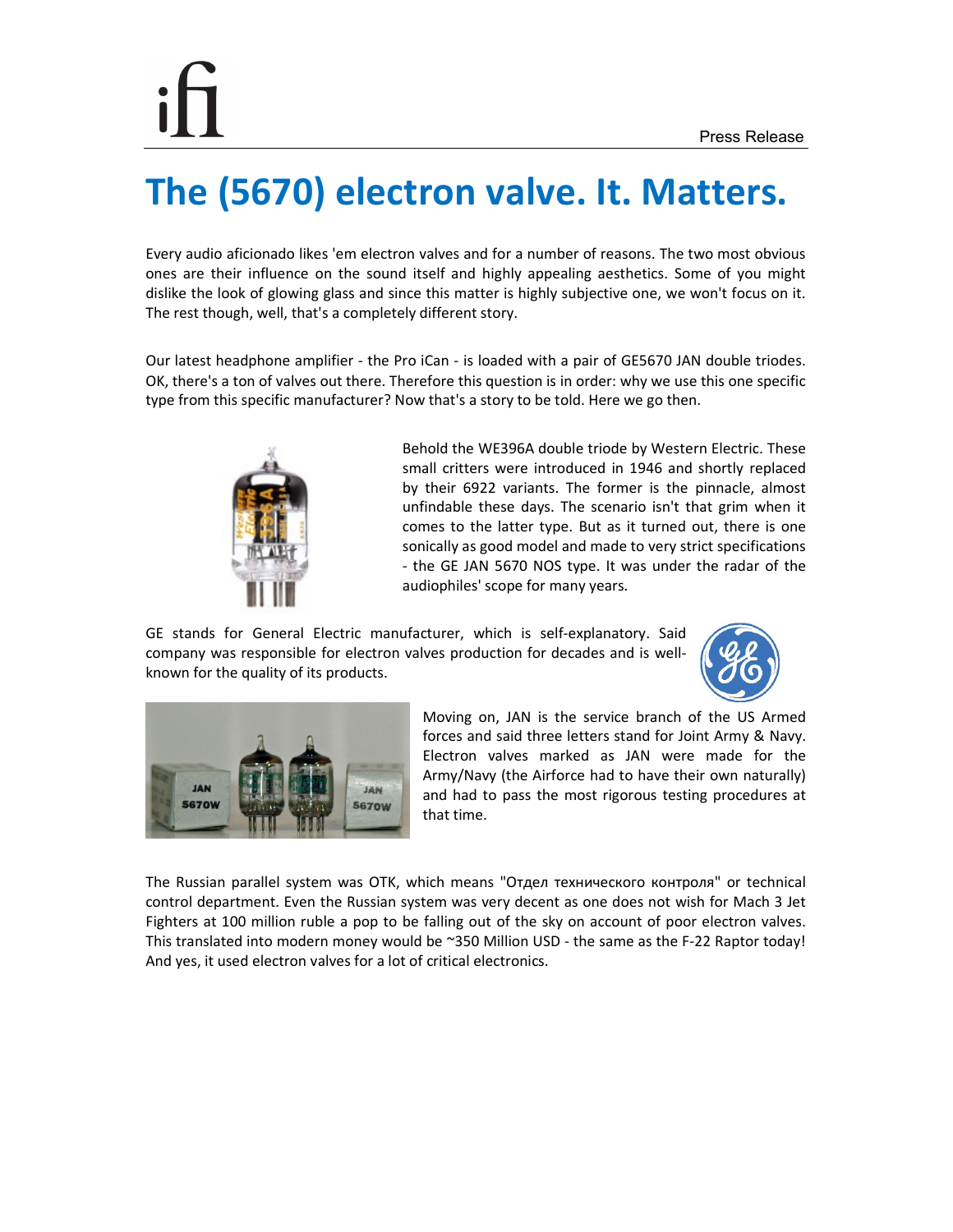

*Fun notes on the Mig-25 'Foxbat':* 

- *i. This Mach 3+ jetfighter that scared the living daylights out of the USAF and inspired the movie 'Firefox' from the Clint Eastwood film was no cheap junk (even if it was not as rad as the Firefox).*
- *ii. Unit cost was around 100 million Rubles in the mid 70's in modern money that would be around 350 Million USD - the same as the F-22 Raptor today! And yes, it used electron valves for a lot of critical electronics.*
- *iii. It packed a targeting radar so powerful it was a crime to even turn it on except in combat or exercise. It would kill small mammals at several 100 feet (microwaved to death!!!).*
- *iv. Last fun fact, when the Israeli Air Force radar clocked Egyptian MIG-25's doing reconnaissance over the Sinai in 1973 (Yom Kippur War) at Mach 3.2 they thought their radar was broken!*

Germany/Europe never had an equivalent system, they got either JAN electron valves with US equipment (including export versions) or German Postal electron valves (CCa, C3g, D3a etc.) made in...Germany.

The British Empire had (surprisingly) its own inter-service system for military electron valves, it came into force in 1941. The British generally used civilian electron valves (and later transistors) that were tested and certified for military use. British Military electron valves are identified by the letters CV (Common Valve) and a number.

Generally JAN/OTK marked electron valves are more rugged, have very tight technical parameters and much less variation, yet are at the same time compatible with civilian types. German/European Postal electron valves in general were dedicated designs with the singular exception of the Cca and equally ruggedised. British and Chinese used selected (or not) civilian electron valves for military applications.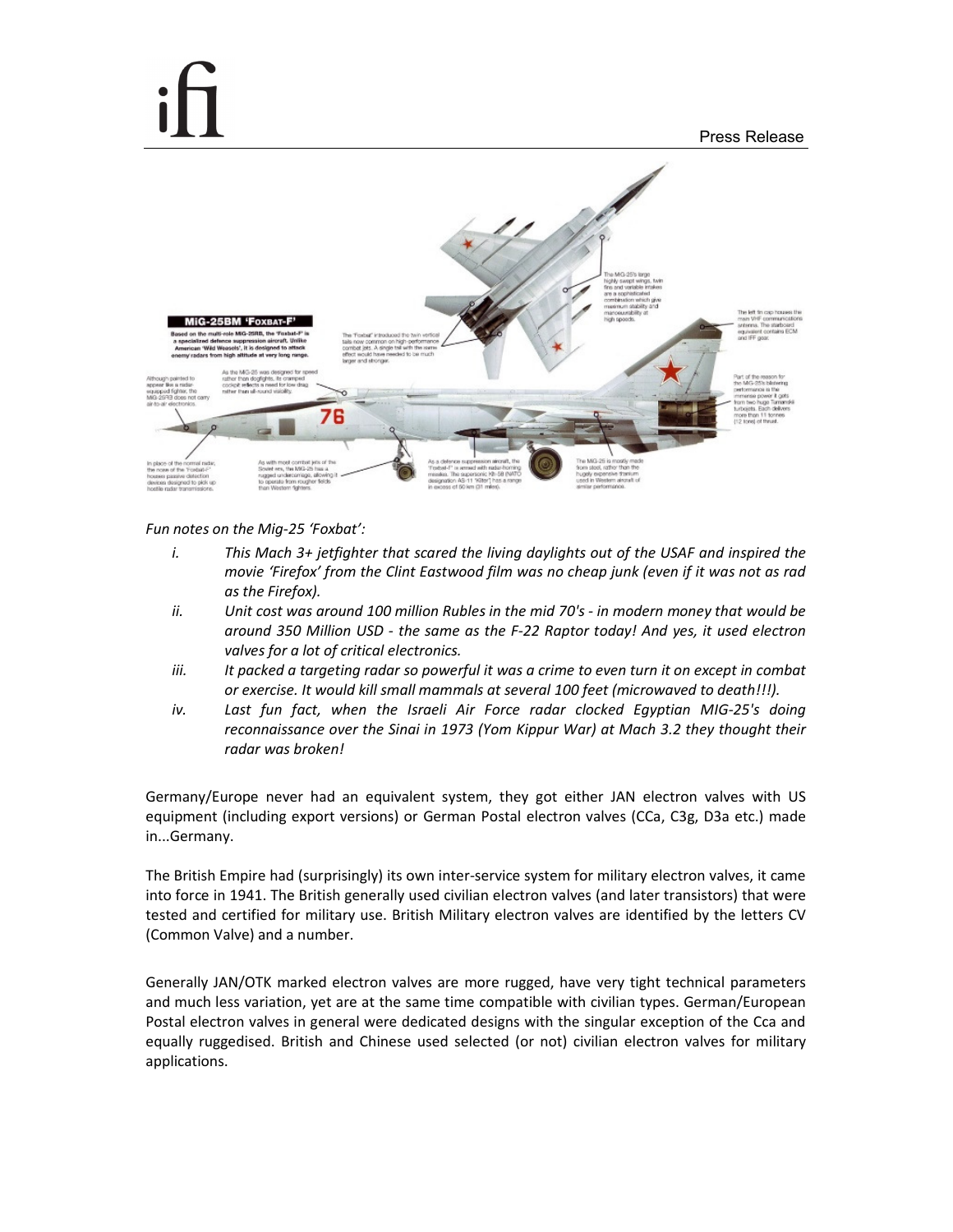was popular in VHF app<br>w variations of the 2C51

In many ways the 5670 when introduced was a revolutionary electron valve. Ostensibly an RF device for VHF use, thanks to a usable frequency range to 800MHz it also offered good linearity, low harmonic distortion and low-noise in audio applications. Yet the 5670 electron valves never really went into audio gear much. Why?

First, being a relatively expensive electron valve to make made them less attractive for mass production.





Second, they saw wide military equipment use, including fire control computers and communication systems.

So before the late 80's the US Military & Nato stockpiled most of the production. Production of the 5670 ended in the 1980's almost completely, so stockpiles were retained until the equipment they supported was removed from inventory in the latter part of the 90's.

Third, and in addition, the 5670 uses a non-standard pinout. If one looks at 12AX7, 12AU7 or 6DJ8/6922, all of these have an identical or very similar pinout. The 5670 pinout is radically different. Electrically and in terms of internal design it is very similar to the 6DJ8/6922 which became very popular in American high end audio gear, but one can't plug it into a 6922 socket.



Well, physically it's doable, mechanically the 5670 will plug into a 6922 socket, yet the result may be deadly for the Preamplifier/Amplifier as heater and anode pins are mixed up, shorting out the high voltage power supply. Just don't go there girlfriend.

Now let's add the price factor to the mix. Military parts always cost at least 10 more in comparison to identical civilian parts. Which for 5670 model meant that no-one designed audio gear with these electron valves during the golden age of Valve Audio.

After the military blew out these stocks from their warehouses when the cold war ended (those cavernous places like the one shown at the end in Indiana Jones "Raiders of the Lost Ark")...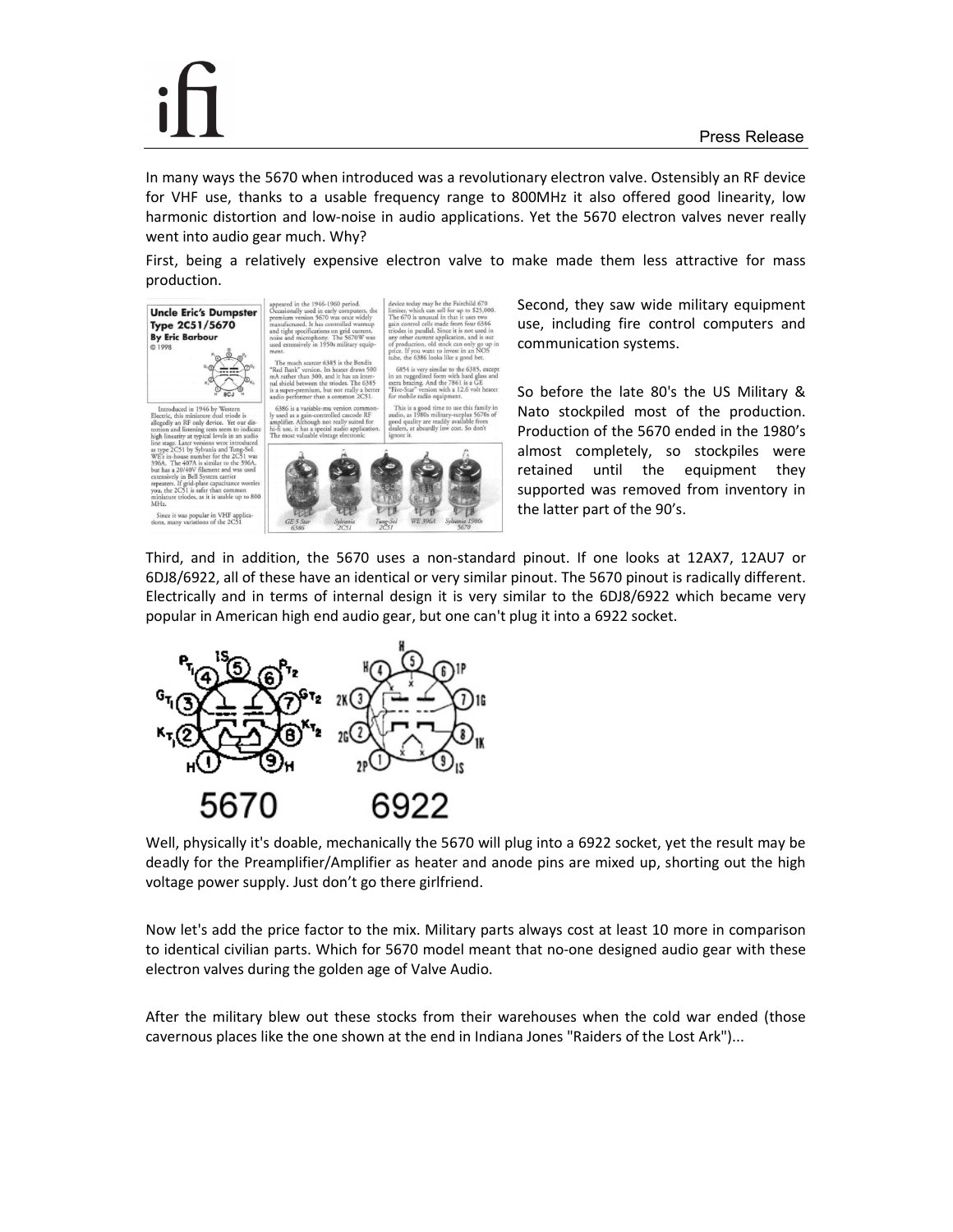...still very few people used them, as they couldn't be plugged into existing gear due to the nonstandard pin-out. Long story short, NOS 6922 became very popular and their rare cousins worth 100's of Dollars while no-one wanted the 5670.



For the last 25 years plus dealers and audiophiles have been depleting very limited 6922 NOS stocks and that's why today it is next to impossible to find decent electron valves of this sort. And what about the unloved but excellent 5670? It sat nice and snug in warehouses like the proverbial Ark of the Covenant waiting for someone to discover it. That would be first of all Eric Barbour of Vacuum Tube Valley Magazine (but his article was also widely ignored) and then us.

5670 valves became somewhat popular when Shanling made CD-players and electron valve amps years back which used the Chinese 6N3, a Chinese copy of the soviet 6N3P (often incorrectly written as 6H3PI) which was the Soviet version of the 5670. As few people knew about the possibility to swap the 5670 for a 6N3 the good stuff mostly remained in storage.

Needless to say, now the 5670 cat is out of the bag as a workable NOS 6922 substitute, AMR/iFi Audio have bunkered the content of one of these military warehouses for future use. With either the correct socket wiring (which our Pro iCAN sports) or an adapter (like used for our NOS 6922 replacement) they will be hunted to extinction within a few years by all the 'electron valve hounds' of audiophilia... Grab 'em while you can.



So there you have it, GE JAN 5670 NOS is a marvelous piece of glass built to last (100,000 hours' of lifespan are easily possible if the electron valve is operated conservatively), with marvelous sound quality. The very best among what's currently available for the money. Yes, you can go even higher. But it's not only just an expensive journey to be had; the money is the smallest issue actually.

The main problem is in availability and origin of the various Western Electric & Bendix 6N3 equivalents. Yes, counterfeits are out there, you've been warned.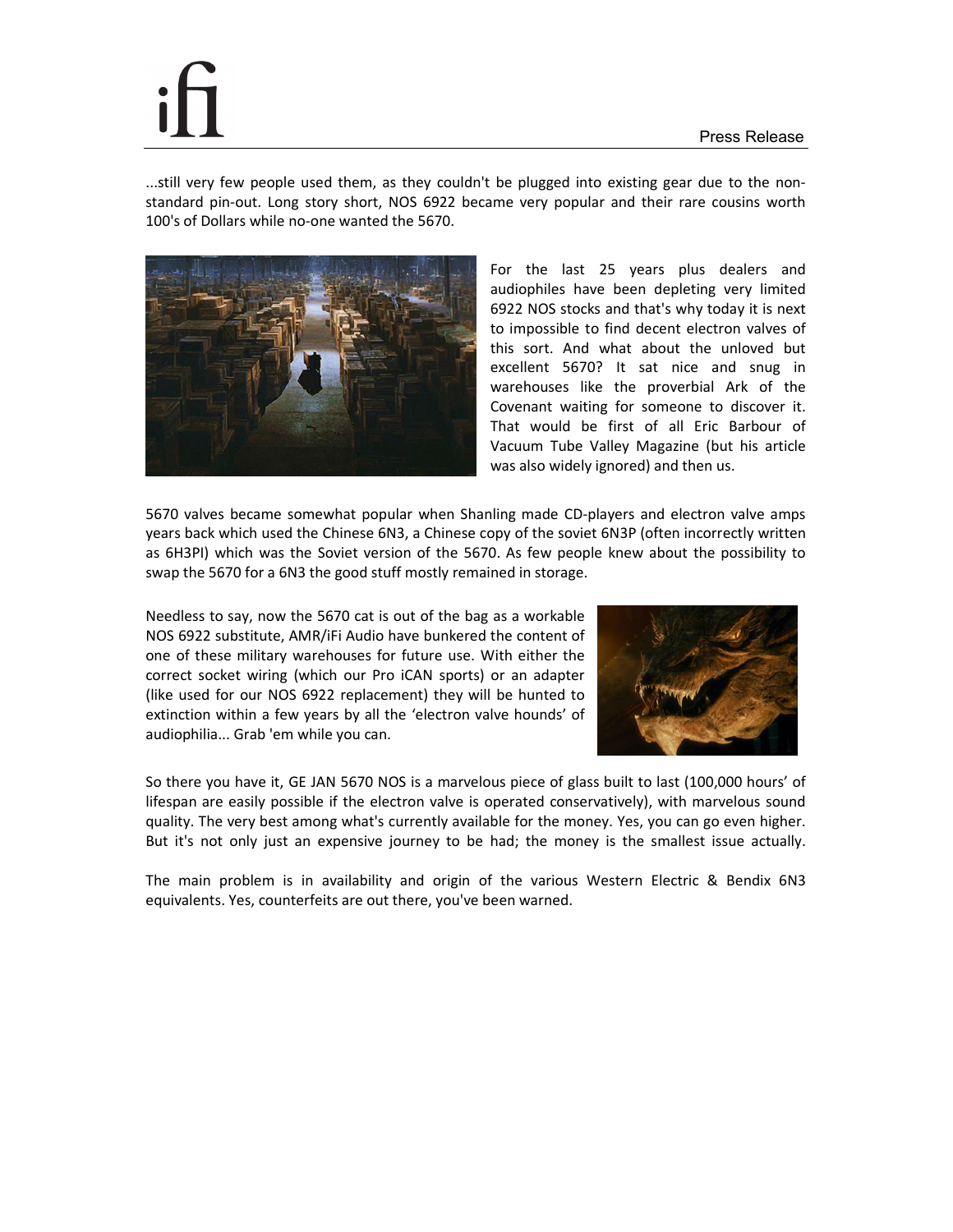## **Glass going on record**

Makers of 5670/2C51/ECC40 on record: (we are not going to do a sonic ranking between the valves in each category - waaay too subjective).

Best

- WE USA (as 396A) (there are D and O getter versions) probably the best of the lot but good luck in finding original 'good' ones from reputable sellers for £££
- Bendix USA (as 6385) very rare and hyper expensive
- GE 5670 USA as used in AMR CD 777 SE/DP-777SE & iFi Pro Series/Tube2/iTube

## Middle

- Raytheon USA
- Tung Sol USA Old Soviet 6N3P-EV OTK marked Stock

Worst

• Soviet Russia 6N3P civilian type (marked in Cyrillic so looks like 6H3Π) China (as 6N3)

The 5670/2C51 has similar data and application as the later European ECC88 and variants, so European valve makers concentrated on that type of valve.

Some valves marked "England" have been sighted, these appear mostly remarked Russian units.

Sylvania also made a 5670 which was also seen remarked as 'Mullard' but it isn't a true Mullard as they never made this version of valve, just a rebranding job.

To conclude, with the AMR CD/DP-777 SE or iFi iCAN Pro/iTube/iTube2/NOS 6922, we would not spend our hard earned cash on anything but the WE396A or Bendix USA.

Note 1 - some background, the 5670/2C51 from a technological point of view, the "premium version" of the 6922electron valve. Better design, strong plates, lower microphonics etc etc...

So if you have the 6922, you can roll the valves in your non-iFi device and get better sonics but with the 5670/2C51 family using adapters, you are already running with the big guns.

Note 2 - the 5670 and 6922 have the same physical pins but are not directly interchangeable as they different fundamental designs.

The AMR CD/DP-777 SE use 6922 Pinout and adapters to convert the 5670 to 6922 pinout, so both 6922 and 5670 with adapter can be used. The iFi iCAN Pro/iTube/iTube2 have the sockets wired only for 5670, you cannot insert a 6922.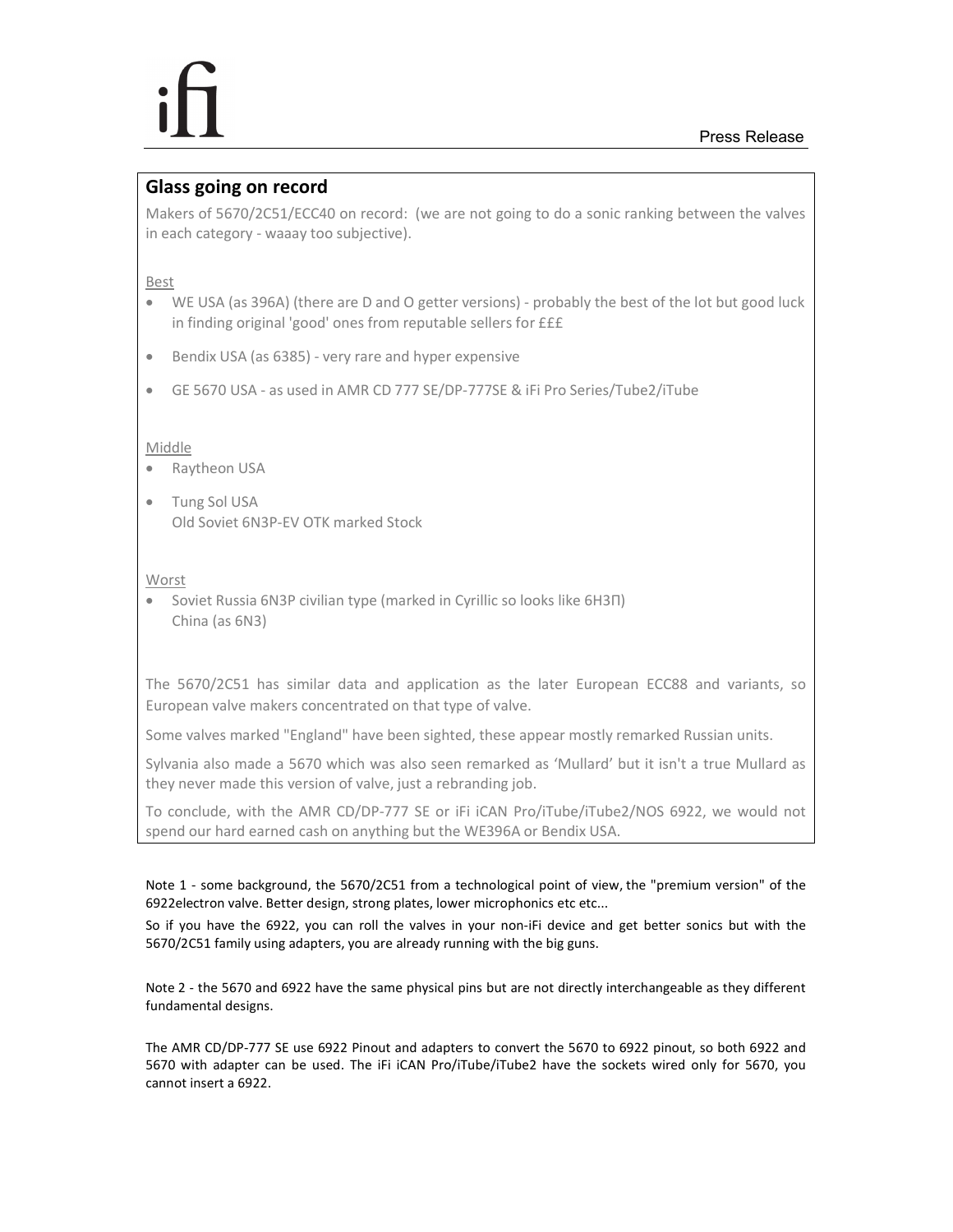### Press Release

Moving on, one might think that if magnificent 5670electron valves as we use in our product are quite available, then something's off. But that's not the case. As we've said above, this electron valve has 'flown' under the radar for many years, 6922 and alike were much more popular. Yet popularity isn't an indication of what's good.

From a purely technical side, GE JAN 5670 NOS valves are the best ones we could find in large batches enough to be commercial.

- 1. Excellent consistency of electron valves between batches
- 2. Glass is thicker than usual,
- 3. Controlled warm-up
- 4. Tight specifications on grid current,
- 5. Low noise and microphonics and exceptional longevity



And since genuine military grade New Old Stock 5670electron valves are reasonably well available (unlike many desirable electron valves), it'd be a shame not to exploit their potential. Hence we exploit as much as we can, fully aware of what GE JAN 5670 NOS performs and sounds like.

At iFi Audio we always strive to find the best parts for tasks given. This is not lip service – we ruddy well mean it!

We experiment with lots of components from a number of manufacturers, measure, audition and once extensive research is gathered, we cherry-pick. If every component's related decision would be as simple as it was with GE JAN 5670 NOS, our engineering lives would be much easier and we'd spend a lot more time in the pub!

In conclusion, this electron valve has an incredible price-to-performance ratio, it honestly doesn't get much better than this. We've been there, we've done that – we've got the t-shirt and the blinking key ring.

You're of course free to experiment with our Pro iCAN past warranty period. But it's highly unlikely that you'll find anything better for sane money. Please trust us on this one; our Skin, she does not joke around when it comes to sound quality.